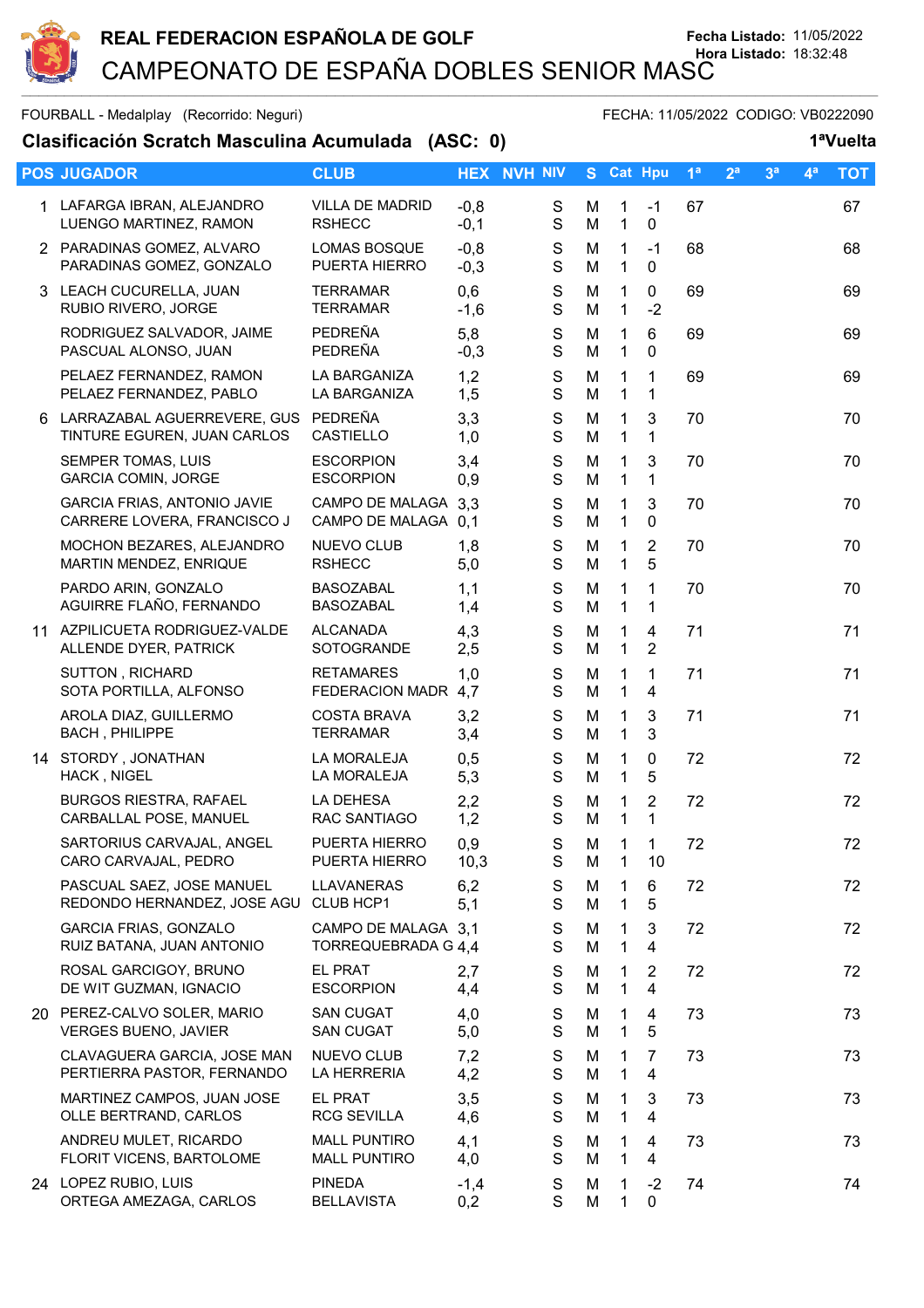

FOURBALL - Medalplay (Recorrido: Neguri) FECHA: 11/05/2022 CODIGO: VB0222090

| Clasificación Scratch Masculina Acumulada (ASC: 0) |                                                               |                                                  |               |                              |        |                              |                                           |                |                |                | 1ªVuelta       |            |  |
|----------------------------------------------------|---------------------------------------------------------------|--------------------------------------------------|---------------|------------------------------|--------|------------------------------|-------------------------------------------|----------------|----------------|----------------|----------------|------------|--|
|                                                    | <b>POS JUGADOR</b>                                            | <b>CLUB</b>                                      |               | <b>HEX NVH NIV</b>           |        |                              | S Cat Hpu                                 | 1 <sup>a</sup> | 2 <sup>a</sup> | 3 <sup>a</sup> | 4 <sup>a</sup> | <b>TOT</b> |  |
|                                                    | GONZALEZ MARTINEZ, IGNACIO<br>YBARRA COELLO DE PORTUGAL,      | <b>VILLA DE MADRID</b><br><b>VILLA DE MADRID</b> | 0,2<br>2,4    | $\mathbf S$<br>$\mathsf S$   | M<br>M | 1<br>$\mathbf{1}$            | 0<br>$\overline{2}$                       | 74             |                |                |                | 74         |  |
|                                                    | CARNICERO ORTIZ DE SOLORZAN<br>ELOSEGUI DE LA PEÑA, JUAN C    | <b>VILLA DE MADRID</b><br>SAN SEBASTIAN          | 7,3<br>$-0,2$ | $\mathbf S$<br>$\mathbf S$   | M<br>M | $\mathbf{1}$<br>$\mathbf{1}$ | $\overline{7}$<br>$\mathbf 0$             | 74             |                |                |                | 74         |  |
|                                                    | CAMPOS PARDO, BERNARDO<br>MONTOJO PEREZ, ALFONSO              | PUERTA HIERRO<br>PUERTA HIERRO                   | 2,1<br>$-0,5$ | S<br>$\mathbf S$             | M<br>M | 1<br>$\mathbf 1$             | $\overline{2}$<br>$-1$                    | 74             |                |                |                | 74         |  |
|                                                    | BEL WELSCH, ALBERTO<br>BEL WELSCH, JAVIER                     | <b>TERRAMAR</b><br><b>TERRAMAR</b>               | 3,9<br>4,9    | ${\mathsf S}$<br>$\mathbf S$ | M<br>M | 1<br>$\mathbf 1$             | $\overline{\mathbf{4}}$<br>5              | 74             |                |                |                | 74         |  |
|                                                    | HERNAEZ BARRIO, EDUARDO<br>FERNANDEZ GARCIA, CESAR            | <b>LERMA</b><br>PEDREÑA                          | 4,9<br>5,5    | S<br>$\mathbf S$             | M<br>M | 1<br>1                       | 5<br>5                                    | 74             |                |                |                | 74         |  |
|                                                    | 30 BENITEZ ORMAZABAL, JOSE ANT<br>GARCIA FAUGERAS, LUIS ALBER | CAMPO LOGROÑO<br>CAMPO LOGROÑO                   | 5,7<br>6,7    | S<br>$\mathbf S$             | M<br>M | 1<br>$\mathbf{1}$            | 5<br>6                                    | 75             |                |                |                | 75         |  |
|                                                    | OLASO ECHEVARRIA, GUILLERMO<br>GREGORIO ABELLO, GONZALO DE    | PUERTA HIERRO<br>PUERTA HIERRO                   | 2,8<br>5,3    | $\mathbf S$<br>$\mathbf S$   | M<br>M | 1<br>1                       | 3<br>5                                    | 75             |                |                |                | 75         |  |
|                                                    | LLANZA FIGUEROA, ALVARO<br>URQUIJO RUBIO, ESTANISLAO          | PUERTA HIERRO<br>PUERTA HIERRO                   | 1,4<br>1,2    | S<br>$\mathbf S$             | M<br>M | 1<br>$\mathbf 1$             | 1<br>1                                    | 75             |                |                |                | 75         |  |
|                                                    | ALVAREZ LOZANO, JUAN<br>DE LA RICA GRUBER, EDUARDO            | <b>NEGURI</b><br><b>NEGURI</b>                   | 5,5<br>3,5    | $\mathsf S$<br>$\mathbf S$   | M<br>M | 1<br>1                       | 5<br>3                                    | 75             |                |                |                | 75         |  |
|                                                    | ERHARDT YBARRA, ALFONSO<br>MELIA FULLANA, FRANCISCO JA        | PUERTA HIERRO<br>PUERTA HIERRO                   | 0,2<br>2,1    | $\mathbf S$<br>$\mathsf S$   | M<br>M | 1<br>1                       | 0<br>2                                    | 75             |                |                |                | 75         |  |
|                                                    | GOIKOETXEA SANZ, RAMON<br>SANZ LABOA, JOSE                    | <b>BASOZABAL</b><br><b>BASOZABAL</b>             | 4,5<br>6,8    | ${\mathbb S}$<br>$\mathbf S$ | M<br>M | 1<br>$\mathbf 1$             | $\overline{\mathbf{4}}$<br>$\overline{7}$ | 75             |                |                |                | 75         |  |
|                                                    | 36 GARAY ANTUÑANO, JUAN<br>ECHEVERRIA ALCORTA, MIGUEL         | <b>BASOZABAL</b><br>SAN SEBASTIAN                | 5,8<br>6,0    | S<br>$\mathbf S$             | M<br>М | 1<br>1                       | 6<br>6                                    | 76             |                |                |                | 76         |  |
|                                                    | MURGA ZURIARRAIN, PEDRO<br>CASALS ROTLLANT, PEDRO             | AS CAT PERIOD<br><b>PALS</b>                     | 4,9<br>6,2    | ${\mathsf S}$<br>$\mathbf S$ | M<br>M | 1<br>$\mathbf{1}$            | 5<br>6                                    | 76             |                |                |                | 76         |  |
|                                                    | ALLENDE EULATE, SIRO<br>PERALES YBARRA, ANTONIO               | <b>NEGURI</b><br><b>NEGURI</b>                   | 5,6<br>7,1    | $\mathbf S$<br>${\mathsf S}$ | М<br>M | $\mathbf{1}$<br>1            | 5<br>$\overline{7}$                       | 76             |                |                |                | 76         |  |
|                                                    | MORENO JIMENEZ, RAFAEL<br>DASI MARTINEZ DE VALLEJO, V         | <b>CERDAÑA</b><br><b>ESCORPION</b>               | 4,0<br>4,6    | S<br>$\mathsf S$             | М<br>M | $\mathbf 1$<br>$\mathbf{1}$  | 4<br>$\overline{\mathbf{4}}$              | 76             |                |                |                | 76         |  |
|                                                    | ZURITA JIMENEZ, FCO. JAVIER<br>AGUIRRE MORALO, MIGUEL ANGE    | <b>IDP BA ZARAGOZA</b><br>RIOJA ALTA             | 3,4<br>4,1    | S<br>$\mathbf S$             | М<br>M | 1<br>$\mathbf 1$             | 3<br>$\overline{\mathbf{4}}$              | 76             |                |                |                | 76         |  |
|                                                    | 41 AGUILAR SANTIAGO, FERNANDO<br>MORENO VERDEJO, IÑIGO        | PUERTA HIERRO<br>PUERTA HIERRO                   | 2,8<br>3,2    | S<br>S                       | М<br>M | 1<br>1                       | 3<br>3                                    | 77             |                |                |                | 77         |  |
|                                                    | BERGE AMPUERO, JAIME<br>BARRENECHEA ELORRIETA, RAMO           | <b>NEGURI</b><br><b>NEGURI</b>                   | 6,0<br>7,0    | ${\mathsf S}$<br>$\mathbf S$ | М<br>М | 1<br>1                       | 6<br>$\overline{7}$                       | 77             |                |                |                | 77         |  |
|                                                    | BEÑARAN AROCENA, JAIME<br>SATRUSTEGUI MARFULL, CARLOS         | <b>BASOZABAL</b><br>PUERTA HIERRO                | 3,0<br>4,3    | S<br>S                       | M<br>M | 1<br>1                       | 3<br>$\overline{4}$                       | 77             |                |                |                | 77         |  |
|                                                    | MARTINEZ DE LAFUENTE, FERNA<br>DIAZ FERNANDEZ, EDUARDO        | PEDREÑA<br><b>CAMPO ABRA PAS</b>                 | 7,4<br>4,1    | ${\mathbb S}$<br>S           | M<br>M | 1<br>$\mathbf 1$             | 7<br>$\overline{4}$                       | 77             |                |                |                | 77         |  |
|                                                    | 45 MONTERO MARTINEZ, MANUEL<br>MUELAS PEÑA, MANUEL            | <b>VILLA DE MADRID</b><br>LOMAS BOSQUE           | 7,5<br>6,0    | S<br>$\mathbf S$             | М<br>М | 2<br>$\overline{2}$          | 7<br>6                                    | 78             |                |                |                | 78         |  |
|                                                    | GARCIA MIRANDA DE LARRA, CA<br>GARCIA LOPEZ, FRANCISCO        | <b>CAMPO LA SELLA</b><br>CAMPO LA SELLA          | 3,1<br>8,1    | S<br>S                       | M<br>M | 1<br>$\mathbf{1}$            | 3<br>8                                    | 78             |                |                |                | 78         |  |
|                                                    | PUIG ESTEBAN, WALDO<br>ESQUERRA GIMENO, FERNANDO R            | <b>BARCELONA</b><br><b>EMPORDA</b>               | 5,3<br>4,6    | $\mathbf S$<br>$\mathbf S$   | M<br>M | 1<br>1                       | 5<br>4                                    | 78             |                |                |                | 78         |  |
|                                                    | ROLLAN ARIAS, JOSE MANUEL<br>CHILLIDA BELZUNCE, PEDRO         | SAN SEBASTIAN<br>SAN SEBASTIAN                   | 3,9<br>9,3    | S<br>S                       | M<br>M | 1<br>$\mathbf{1}$            | 4<br>$\boldsymbol{9}$                     | 78             |                |                |                | 78         |  |